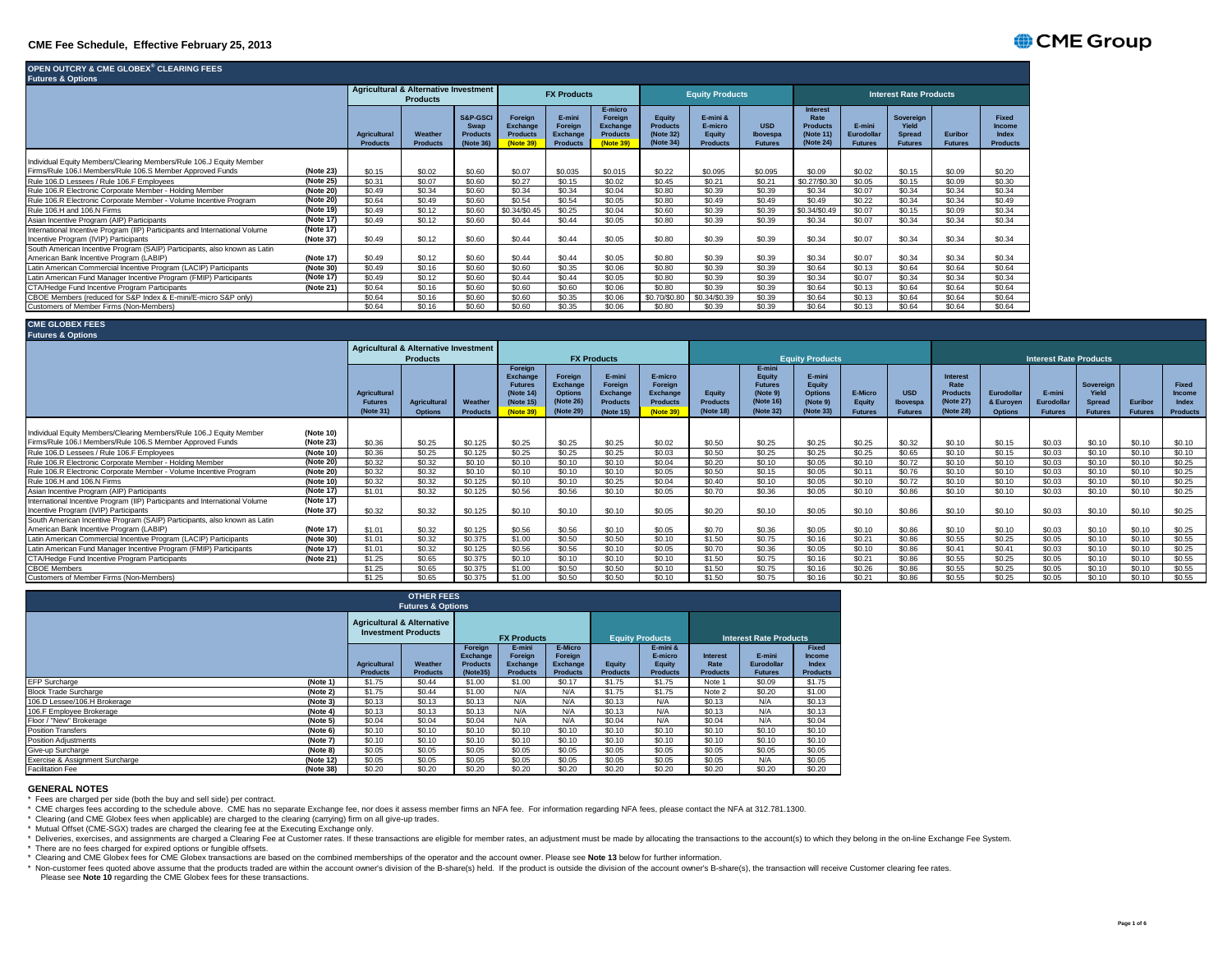#### **NOTES**

| 1. An Exchange For Physical (EFP), Exchange for Risk (EFR) or Exchange of Option for Option (EOO) trade is charged a per contract surcharge in addition to the appropriate clearing fee according to the rates shown above. Sp |  |
|--------------------------------------------------------------------------------------------------------------------------------------------------------------------------------------------------------------------------------|--|
| \$2.50 per contract surcharge in addition to the clearing fee for GSCI Excess Return Index Futures (see Note 34 for further exception).                                                                                        |  |
| \$10.00 per contract surcharge in addition to the clearing fee for Milk.                                                                                                                                                       |  |
| Effective 12/01/2012, the Surcharge rate for Interest Rate Futures and Options is equal to the corresponding membership based Globex Fee rate. This includes the discount detailed in Note 27.                                 |  |
|                                                                                                                                                                                                                                |  |

- 2. A Block Trade is charged a per contract surcharge in addition to the appropriate clearing fee according to the rates shown above (noted in the Exchange Fee System as an 'EFP Surcharge'). Special exceptions are: **\$2.50 per contract** surcharge in addition to the clearing fee for **GSCI Excess Return Index Futures** (see **Note 34** for further exception). Effective 10/17/2011, the Surcharge rate for **Interest Rate Futures and Options is equal to the corresponding membership based Globex Fee rate.** This includes the discount detailed in **Note 27.**
- 3. A 106.D Lessee/106.H Brokerage fee is charged per contract to lessees and individuals on 106.H Trading Member seats for execution of orders in open outcry for accounts where the lessee/individual is not listed as a disc System (EFS). EFS is maintained by back office personnel of the applicable clearing firm that carries that account.
- 4. A Rule 106.F Employee Brokerage fee is charged per contract for execution of orders in open outcry, excluding orders executed for the firm owning the seat, an affiliate thereof, or for customer accounts cleared by the c
- 5. The Floor / "New" Brokerage fee is charged per contract to individual equity members, lessees and individuals on 106.H Trading Member seats for the execution of orders in open outcry where these brokers are not listed a CME's Exchange Fee System (EFS). EFS is maintained by back office personnel of the applicable clearing firm that carries that account. The Floor Brokerage fee is billed directly to those brokers.

The Floor Brokerage fee is charged per contract to 106.F employees for the execution of orders in open outcry, excluding orders executed for the firm owning the seat, an affiliate thereof, or for customer accounts cleared The Floor Brokerage fee for 106.F employees is billed to that employee's clearing firm.

6. Transfer fees are \$0.10 per contract and are charged to both sides of the transfer. Transfer fees are capped at 25,000 positions for a maximum charge of \$2,500 per clearing firm per transfer. Transfer fees are not cappe transfer fee charges must be submitted to the CME Group Exchange Fee Department (email address: **efsadmin@cmegroup.com**).

7. Position Adjustments are charged the higher of \$1.00 per adjustment or \$0.10 per contract adjusted. Position adjustment fees are capped at 50,000 positions for a maximum charge of \$5,000 per firm per day.

8. A \$0.05 per contract fee is charged to the Executing firm for all give-up transactions. This fee is not charged if the executing firm and the claiming firm are the same (i.e., the clearing firm number is exactly the sam

9. On a tiered basis, CME Globex fees for E-mini Equity Futures and Options will be reduced for trading volumes exceeding designated monthly average daily volume thresholds. This volume discount applies only for the follow \*Equity and Lessee (Rule 106.D) Members and Rule 106.F Employees: Accumulation is per trading account within a single clearing/billing firm. Joint accounts between Equity Members, Lessee Members and/or Rule 106.F Employees \*Clearing Member/Rule 106.J Equity Member/Rule 106.I Member and Rule 106.S Member Approved Fund accounts

Volume will be aggregated across all E-mini Equity products and contract months by account owner (spread transactions are not included). Futures and Options will be accumulated separately when determining threshold levels. are excluded from this program. For Equity Member Firm transactions, monthly volume is aggregated across accounts, within a single clearing/billing firm. Clearing Members and their related 106.I. Member(s) accounts will be For Rule 106.S Member Approved Funds, their associated volume will be aggregated with their related Rule 106.J Equity Member Firm. The following CME Globex fee discounts will apply based on volume traded:

| Terminal recreament represent analysism accounting sound million aggregated million related ridio recreations |                                                    |                     |                                                    |                                 |  |  |  |
|---------------------------------------------------------------------------------------------------------------|----------------------------------------------------|---------------------|----------------------------------------------------|---------------------------------|--|--|--|
| <b>FIRM THRESHOLDS</b>                                                                                        | <b>FUTURES</b>                                     |                     | <b>OPTIONS</b>                                     |                                 |  |  |  |
|                                                                                                               | <b>Average Daily</b><br>Volume<br><b>Threshold</b> | <b>CME Globex</b>   | <b>Average Daily</b><br>Volume<br><b>Threshold</b> | <b>CME Globex</b><br><b>Fee</b> |  |  |  |
|                                                                                                               |                                                    |                     |                                                    |                                 |  |  |  |
| <b>Eligible Participants</b>                                                                                  | (Sides)                                            | <b>Fee Discount</b> | (Sides)                                            | <b>Discount</b>                 |  |  |  |
| Clearing Members                                                                                              | $0 - 3.000$                                        | none                | $0 - 1.600$                                        | none                            |  |  |  |
| Rule 106.J Equity Member Firms                                                                                | $3.001 - 30.000$                                   | \$0.185             | $1.601 - 5.000$                                    | \$0.185                         |  |  |  |
| Rule 106.I Members                                                                                            | 30.001 -100.000                                    | \$0.225             | 5.001 -12.000                                      | \$0.225                         |  |  |  |
| Rule 106.S Member Approved Funds                                                                              | >100.000                                           | \$0.25              | >12,000                                            | \$0.25                          |  |  |  |

| <b>INDIVIDUAL THRESHOLDS</b>     | <b>FUTURES</b>                                                       |                                          | <b>OPTIONS</b>                                                |                                                    |  |
|----------------------------------|----------------------------------------------------------------------|------------------------------------------|---------------------------------------------------------------|----------------------------------------------------|--|
| <b>Eligible Participants</b>     | <b>Average Daily</b><br><b>Volume</b><br><b>Threshold</b><br>(Sides) | <b>CME Globex</b><br><b>Fee Discount</b> | <b>Average Daily</b><br>Volume<br><b>Threshold</b><br>(Sides) | <b>CME Globex</b><br><b>Fee</b><br><b>Discount</b> |  |
| <b>Individual Equity Members</b> | $0 - 150$                                                            | none                                     | $0 - 800$                                                     | none                                               |  |
| Rule 106.D Lessees               | $151 - 1.500$                                                        | \$0.185                                  | $801 - 2.500$                                                 | \$0.185                                            |  |
|                                  | 1.501 - 15.000                                                       | \$0.225                                  | 2.501 -6.000                                                  | \$0.225                                            |  |
|                                  | >15.000                                                              | \$0.25                                   | > 6.000                                                       | \$0.25                                             |  |

For member firms designated as **Liquidity Providers** the following thresholds apply:

| <b>LIQUIDITY PROVIDER FIRM THRESHOLDS</b> | <b>FUTURES</b>                                                |                                          |  |
|-------------------------------------------|---------------------------------------------------------------|------------------------------------------|--|
| <b>Eligible Participants</b>              | <b>Average Daily</b><br>Volume<br><b>Threshold</b><br>(Sides) | <b>CME Globex</b><br><b>Fee Discount</b> |  |
| <b>Clearing Members</b>                   | $0 - 500$                                                     | none                                     |  |
| Rule 106.J Equity Member Firms            | $501 - 5.000$                                                 | \$0.185                                  |  |
| Rule 106.I Members                        | 5.001 -40.000                                                 | \$0.225                                  |  |
| Rule 106.S Member Approved Funds          | >40.000                                                       | \$0.25                                   |  |

10. The non-member CME Globex fee is charged for transactions by members trading products outside of their division if the trades are executed during RTH. If such trades are executed before or after RTH (during "ETH"), the exception of the following: **Foreign Exchange Futures** - a \$0.50 per side CME Globex Fee is charged during ETH; **Interest Rate Products** - a \$0.25 per side CME Globex Fee is charged during ETH.

11. On a tiered basis, clearing fees for Interest Rate Products will be reduced for trading volumes exceeding designated monthly average daily volume thresholds. Open outcry and CME Globex volume is combined, but futures a Eurodollar and Mid-Curve options are treated as one product.

For Equity Member Firm transactions, monthly volume is aggregated per product across accounts, across clearing/billing firms. Clearing Members and their related 106.I. Member(s) accounts will be treated as one firm for pur For Rule 106.S Member Approved Funds, monthly volume is aggregated with their related Rule 106.J Equity Member Firm. For all other transactions, volume is aggregated per account per product. The following clearing fee disc

|                                                                                                                                | <b>FUTURES</b>                                   | <b>OPTIONS</b>                         |                                                         |                                        |
|--------------------------------------------------------------------------------------------------------------------------------|--------------------------------------------------|----------------------------------------|---------------------------------------------------------|----------------------------------------|
| <b>Eligible Participants</b>                                                                                                   | <b>Average Daily Volume Threshold</b><br>(Sides) | <b>Clearing Fee</b><br><b>Discount</b> | <b>Average Daily Volume</b><br><b>Threshold (Sides)</b> | <b>Clearing Fee</b><br><b>Discount</b> |
| Individual Equity Members, Clearing Members, Rule 106.J Equity                                                                 | $0 - 30,000$                                     | none                                   | $0 - 15,000$                                            | none                                   |
| Member Firms, Rule 106.I Members, Rule 106.S Member Approved<br>Funds, Rule 106.D Lessees/Rule 106.F Employees, Rule 106.H and | $30.001 - 60.000$                                | \$0.02                                 | 15.001 - 30.000                                         | \$0.02                                 |
| 106.N Firms (Open Outcry Only - Refer to Note 24), CBOE Members                                                                | 60.001 -90.000                                   | \$0.04                                 | 30.001 -60.000                                          | \$0.04                                 |
| and Customers of Member Firms (Non-Members)                                                                                    | > 90.000                                         | \$0.06                                 | >60.000                                                 | \$0.06                                 |

**12.** A **\$0.05 per contract** fee is charged for the exercise and assignment of options, in addition to the clearing fee charged on the options contract.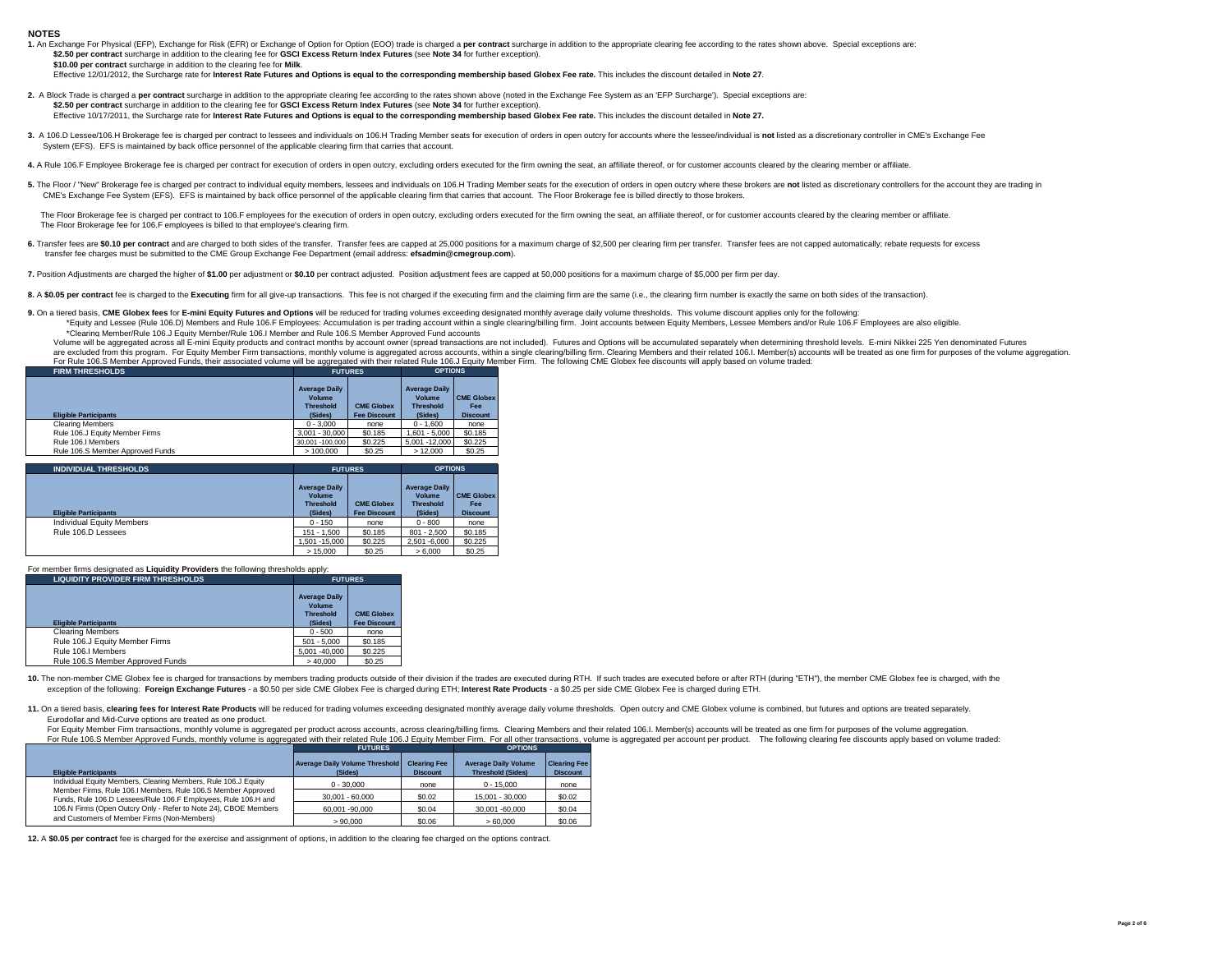**13.** Clearing and CME Globex fees for CME Globex transactions are based on the combined memberships of the operator and the account owner. For example:

- \* Equity member rates will apply to CME Globex executed transactions only when an equity member has executed an order for his/her own account or another equity member's account.
- \* Non-member rates will apply to CME Globex executed transactions whenever a non-member has executed an order on CME Globex, even if executed for a member account. Exceptions to this policy are as follows:
- \* Individuals entering trades for member firm accounts who are bona-fide W-2 employees, Independent Contractors receiving a 1099-MISC, registered Commodity Trading Advisors (CTAs) or owners with at least \$500,000 invested appropriate member rates according to the account owner's status, for products authorized within the division of the B-share(s) held.
- \* Individual Members' accounts will receive member rates for orders executed on CME Globex entered by a bona-fide clearing firm W-2 employee for products authorized within the member's division.
- \* Give-up transactions are charged based solely on the carrying account owner's membership status.
- \* A member's account will receive member rates for CME Globex orders entered by his or her registered clerk, for products authorized within the member's division (clerk must be registered with the CME Membership department

#### **14.** The non-member **CME Globex fee** for **Foreign Exchange Futures** executed as part of **spread** transactions is **\$0.75**.

## 15. On a tiered basis, CME Globex fees for Foreign Exchange Futures and E-mini Foreign Exchange Futures will be reduced for trading volumes exceeding designated monthly average daily volume thresholds. This volume discount

\*Equity members trading within their division of membership

\*Clearing Member/Rule 106.J Equity Member/Rule 106.I Member and Rule 106.S Member Approved Fund accounts

Volume will be aggregated across all Foreign Exchange and E-mini Foreign Exchange Futures products and contract months by account owner (spread transactions are not included). Clearing Members and their related 106.I. Memb firm for purposes of the volume aggregation. For Rule 106.S Member Approved Funds, their associated volume will be aggregated with their related Rule 106.J Equity Member Firm. The following CME Globex fee discounts will ap

|                                                                                      | Average Daily Volume     |                                |  |
|--------------------------------------------------------------------------------------|--------------------------|--------------------------------|--|
| <b>Eligible Participants</b>                                                         | <b>Threshold (Sides)</b> | <b>CME Globex Fee Discount</b> |  |
| Individual Equity Members/Clearing Members/Rule 106.J Equity Member Firms/Rule 106.I | $0 - 5.000$              | none                           |  |
| Members/Rule 106.S Member Approved Funds                                             | $5.001 - 10.000$         | \$0.12                         |  |
|                                                                                      | 10.001 - 30.000          | \$0.17                         |  |
|                                                                                      | 30.001 - 60.000          | \$0.19                         |  |
|                                                                                      | 56000                    | \$0.21                         |  |

16. The schedule of non-member CME Globex fees for an E-mini Equity Futures contract (excluding Custom Index Futures K06, K07, K08 and E-mini Nikkei 225 Yen denominated Futures ENY) executed as part of a spread transaction

| <b>Eligible Participants</b>            | Rate   |  |
|-----------------------------------------|--------|--|
| <b>CBOE Members</b>                     | \$0.35 |  |
| Customers of Member Firms (Non-Members) | \$0.35 |  |

#### 17. The rates listed for registered Asian Incentive Program (AIP) Participants, International Incentive Program (IIP) Participants, International Volume Incentive Program (IVIP) Participants, South American Incentive Progr Bank Incentive Program (LABIP) Participants and Latin American Fund Manager Incentive Program (FMIP) Participants apply only to CME Globex transactions. Open outcry transactions by these entities will be charged at non-mem

**18.** The schedule of non-member **CME Globex fees** for **Nikkei 225 Dollar-based Futures and Options** and **Nikkei 225 Yen-based Futures** is as follows:

| <b>Eligible Participants</b>            | <b>Outright Trades</b> | <b>Spreads</b> |
|-----------------------------------------|------------------------|----------------|
| <b>CBOF Members</b>                     | \$1.25                 | \$1.00         |
| Customers of Member Firms (Non-Members) | \$1.25                 | \$1.00         |

19. For Rule 106.H and 106.N Firms, different clearing fee rates apply for CME Globex trades of certain products than for Open Outcry trades of these products. When there are two rates listed in the clearing fee table, the second rate listed applies to Open Outcry trades.

20. The rates listed for Rule 106.R Electronic Corporate Members (ECM) apply only to CME Globex transactions. Open Outcry transactions by these entities will be charged at non-member rates. The Rule 106.R Electronic Corpor Member (ECM-H) rates apply to ECMs which meet the associated membership requirements, for CME Globex trades executed during Regular Trading Hours (RTH) within the division of the membership(s) held, and to all CME Globex t without memberships) during Extended Trading Hours (ETH). The Rule 106.R Electronic Corporate Member - Volume Incentive Program (ECM-W) rates apply to ECMs which meet the membership requirements, for products that are outs membership(s) held executed during RTH, and to ECMs without memberships for CME Globex trades executed during RTH. Exception for **Foreign Exchange Products** is as follows:

| <b>Foreign Exchange Products Only</b>        | <b>RTH</b>                        |                                 | ETH                               |                                 |  |
|----------------------------------------------|-----------------------------------|---------------------------------|-----------------------------------|---------------------------------|--|
| <b>Account Type</b>                          | <b>Clearing Fee</b><br>(per side) | <b>Globex Fee</b><br>(per side) | <b>Clearing Fee</b><br>(per side) | <b>Globex Fee</b><br>(per side) |  |
| ECM - H (Holding Member) Within Division     | \$0.34                            | \$0.10                          | \$0.34                            | \$0.10                          |  |
| ECM - H (Holding Member) Outside of Division | \$0.54                            | \$0.10                          | \$0.44                            | \$0.10                          |  |
| ECM - W (Volume Incentive)                   | \$0.54                            | \$0.10                          | \$0.44                            | \$0.10                          |  |

21. Registered participants in the CTA/Hedge Fund Incentive Program are eligible for a reduced all-in rate of \$0.70 per side for CME Globex transactions of Foreign Exchange (Standrad and E-mini) products only. Open outcry products by these entities will be charged at non-member rates. This all-in fee for FX products will be reduced to \$0.60 per side for volume above a monthly Average Daily Volume threshold of 2,500 sides. Volume is aggregat

### **22.** (REMOVED - Intentionally left blank)

- 23. In order to obtain member clearing and CME Globex fees, CME rules require that trading of member firms (including Clearing Members, Rule 106.J Equity Member Firms, Rule 106.I Members, Rule 106.H Members, Rule 106.N Mem Funds) be conducted by bona-fide W-2 employees, independent contractors receiving a 1099-MISC, individual equity members, traders on Rule 106.F. memberships, bona-fide owners of the firm (for Clearing Members and Rule 106. have at least \$500,000 invested in the firm), or registered Commodity Trading Advisors (CTAs). Electronic trading of member firms conducted by independent contractors receiving a 1099-B and other self-employed individuals of membership held by the trader and account owner.
- 24. On a tiered basis, for corporate members and certain incentive program participants, the clearing fee for Eurodollar Futures. Euribor Futures. Euroven Futures and Euroven Options traded electronically is reduced for tr month. Volume is aggregated per product, per Operator ID within a single Bill Firm, for a particular corporate member entity or incentive program participant. Trades marked for give-up and give-up transactions are excluded that have been marked for give-up as a result of positions being transferred to SGX via the mutual offset process. The following clearing fee discounts apply based on volume traded:

|                                                                                    |              | <b>Clearing Fee Discount</b> |            |
|------------------------------------------------------------------------------------|--------------|------------------------------|------------|
|                                                                                    | <b>First</b> | 15.001                       |            |
|                                                                                    | 15,000       | to 50,000                    | $50.001 +$ |
| <b>Eligible Participants</b>                                                       | sides        | sides                        | sides      |
| Rule 106.R Electronic Corporate Member - Holding Member                            |              |                              |            |
| Rule 106.R Electronic Corporate Member - Volume Incentive Program                  |              |                              |            |
| Rule 106.H and 106.N Firms                                                         |              |                              |            |
| Asian Incentive Program (AIP) Participants                                         | none         | \$0.10                       | \$0.20     |
| International Incentive Program (IIP) Participants                                 |              |                              |            |
| South American Incentive Program (SAIP) Participants, also known as Latin American |              |                              |            |
| Bank Incentive Program (LABIP)                                                     |              |                              |            |
| Latin American Fund Manager Incentive Program (FMIP) Participants                  |              |                              |            |

25. For Rule 106.D Lessees and Rule 106.F Employees, different clearing fee rates apply for CME Globex trades of Interest Rate Products than for open outcry trades of Interest Rate Products. The first rate listed in the Cl CME Globex trades of Interest Rate Products and the second rate listed applies to open outcry trades in Interest Rate products.

**26.** The **non-member** CME Globex fee rate of **\$0.50** for **Foreign Exchange Option** contracts applies only until **12/31/2013**.

- 27. The CME Globex fee for CME Eurodollar futures contracts with longer than 3-year expirations (Blue through Copper) is reduced from \$0.10 to \$0.05 per side for members and from \$0.55 to \$0.25 per side for non-members.
- **28.** The CME Globex fee for **CME Eurodollar futures contracts transacted as 2-year through 10-year Bundles** is reduced from \$0.55 to **\$0.10** per side for non-members.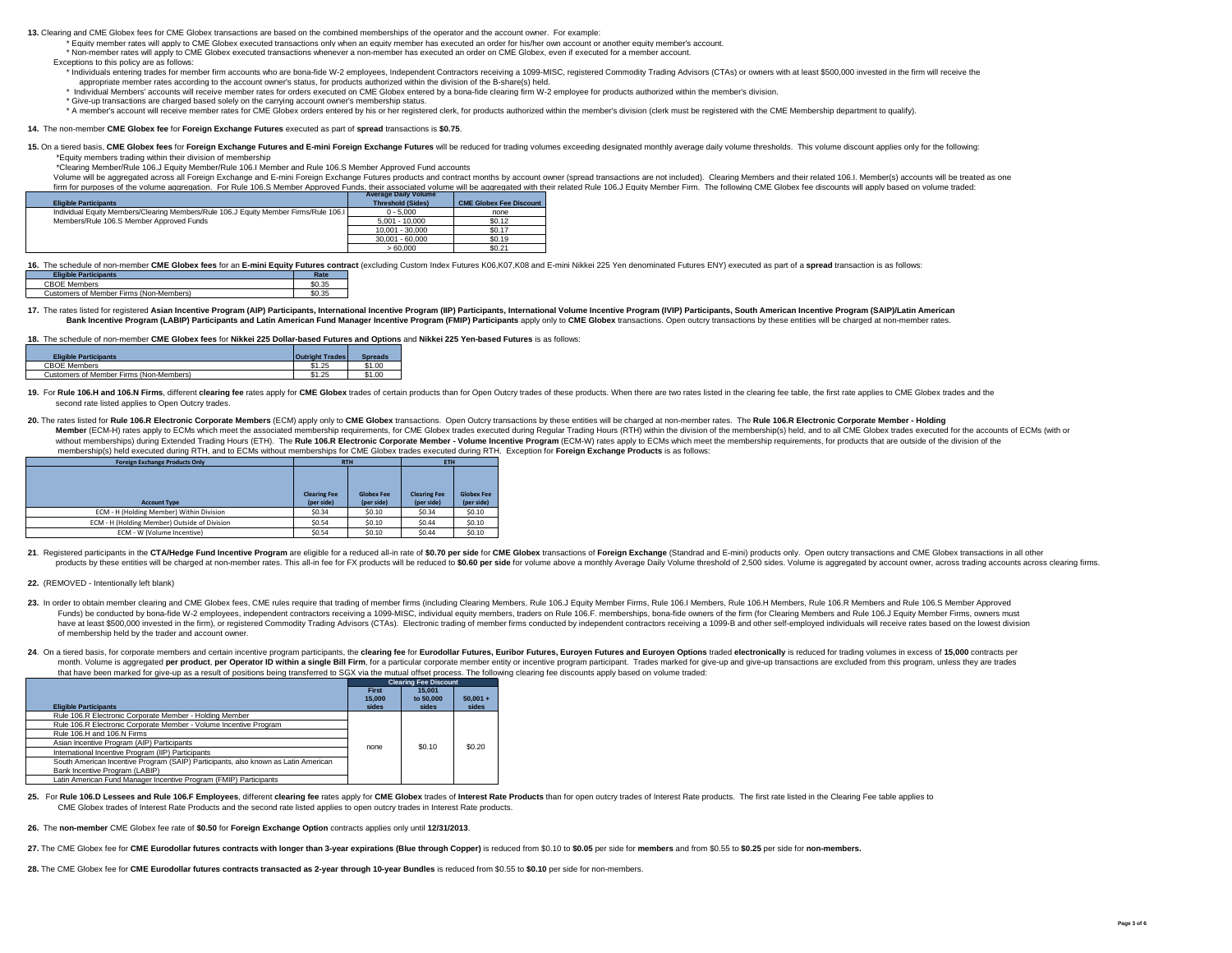#### 29. The schedule of CME Globex fees for Volatility-Quoted Options (VQO) is listed below. The Clearing and CME Globex fees are waived for the auto-hedge Futures leg associated with the Volatility-Quoted option.

| <b>Eligible Participants</b>                                         | Rate   |
|----------------------------------------------------------------------|--------|
|                                                                      |        |
| Individual Equity Members/Clearing Members/Rule 106.J Equity Member  |        |
| Firms/Rule 106.I Members/Rule 106.S Member Approved Funds            | \$0.33 |
| Rule 106.D Lessees / Rule 106.F Employees                            | \$0.28 |
| Rule 106.R Electronic Corporate Member - Holding Member              | \$0.21 |
| Rule 106.R Electronic Corporate Member - Volume Incentive Program    | \$0.25 |
| Rule 106.H and 106.N Firms                                           | \$0.21 |
| Asian Incentive Program (AIP) Participants                           | \$0.35 |
| International Incentive Program (IIP) Participants and International |        |
| Volume Incentive Program (IVIP) Participants                         | \$0.35 |
| South American Incentive Program (SAIP) Participants, also known as  |        |
| Latin American Bank Incentive Program (LABIP)                        | \$0.35 |
| Latin American Commercial Incentive Program (LACIP) Participants     | \$0.40 |
| Latin American Fund Manager Incentive Program (FMIP) Participants    | \$0.35 |
| eFX Bank Incentive Program (BIP) Participants                        | \$0.35 |
| <b>CBOE Members</b>                                                  | \$0.40 |
| Customers of Member Firms (Non-Members)                              | \$0.40 |

30. Registered participants in the Latin American Commercial Incentive Program (LACIP) are eligible for reduced rates for CME Globex trades and spreads of Agricultural products only. Open outcry transactions, and CME Globe will be charged at non-member rates.

31. On a tiered basis, CME Globex fees for eligible Agricultural Futures will be reduced for trading volumes exceeding designated monthly average daily volume thresholds. This volume discount applies only for the following

\*Equity and Lessee (Rule 106.D) Members: Accumulation is per trading account within a single clearing/billing firm. Joint accounts between Equity and/or Lessee Members are also eligible.

\*Clearing Member/Rule 106.J Equity Member/Rule 106.I Member and Rule 106.S Member Approved Fund accounts: Accumulation will be aggregated by account owner(s) across accounts within a single clearing/billing firm. Volume will be aggregated across eligible Agricultural Futures products and contract months.

For Equity Member Firm transactions, monthly volume is aggregated across accounts, within a single clearing/billing firm. Clearing Members and their related 106.I. Member(s) accounts will be treated as one firm for purpose For Rule 106. S Member Approved Funds, the integrated Funds, the integrated  $\frac{1}{2}$  Equity Member Firm. The following CME Globex fee discounts with their related Rule 106. J Equity Member Firm. The following CME Globex

| , or none recreament sport or and, more accounted reaments in be appropried min mon reader name recreaments in cheming once choocented min apply baced on relative have<br><b>FIRM THRESHOLDS</b> |                                                    | <b>FUTURES</b>      | <b>INDIVIDUAL THRESHOLDS</b> | <b>FUTURES</b>                                     |                     |
|---------------------------------------------------------------------------------------------------------------------------------------------------------------------------------------------------|----------------------------------------------------|---------------------|------------------------------|----------------------------------------------------|---------------------|
|                                                                                                                                                                                                   | <b>Average Daily</b><br>Volume<br><b>Threshold</b> | <b>CME Globex</b>   |                              | <b>Average Daily</b><br>Volume<br><b>Threshold</b> | <b>CME Globex</b>   |
| <b>Eligible Participants</b>                                                                                                                                                                      | (Sides)                                            | <b>Fee Discount</b> | <b>Eligible Participants</b> | (Sides)                                            | <b>Fee Discount</b> |
| Clearing Members                                                                                                                                                                                  | $0 - 800$                                          | none                | Individual Equity Members    | $0 - 350$                                          | none                |
| Rule 106.J Equity Member Firms                                                                                                                                                                    | $801 - 1.500$                                      | \$0.11              | Rule 106.D Lessees           | $351 - 600$                                        | \$0.11              |
| Rule 106.I Members                                                                                                                                                                                | 1.501 - 2.500                                      | \$0.21              |                              | $601 - 800$                                        | \$0.21              |
|                                                                                                                                                                                                   | > 2.500                                            | \$0.31              |                              | > 800                                              | \$0.31              |

32. Effective through 12/31/2013, individual members will receive a credit of \$0.02 for every Equity E-mini traded that can be applied against their fees on their Equity maxi outright trades. The total amount of the credit clearing fees charged for Equity maxi outright trades in that month. E-mini Nikkei 225 Yen denominated Futures are excluded from this program.

## **33.** The exceptions to the schedule of **CME Globex fees** for an **E-mini Equity Options** contract executed as part of a **spread** transaction are as follows:

| <b>Eligible Participants</b>                                        | Rate    |
|---------------------------------------------------------------------|---------|
|                                                                     |         |
| Individual Equity Members/Clearing Members/Rule 106.J Equity Member |         |
| Firms/Rule 106.I Members/Rule 106.S Member Approved Funds           | \$0.125 |
| Rule 106.D Lessees / Rule 106.F Employees                           | \$0.125 |
|                                                                     |         |

#### **34.** Effective 02/01/2011, for **S&P-GSCI ER Index Futures (GA) with a contract month of March 2014,** a Clearing fee rate of \$10.00 and CME Globex fee rate of \$0.00 apply. The EFP and Block Surcharge is waived.

35. On a tiered basis, EFP Surcharge fees for Foreign Exchange Products will be reduced for trading volumes exceeding designated monthly average daily volume thresholds (excluding Blocks). This volume discount applies only \*Member Firm Accounts Only: Clearing Members, Rule 106.J Equity Members, Rule 106.I Members, Rule 106.S Member Approved Funds, Rule 106.R Electronic Corporate Members - Holding Member and Rule 106.H and 106.N Members Volume will be aggregated across all standard size Foreign Exchange Futures and Options products and contract months by account owner.

For Member Firm transactions, monthly volume is aggregated across accounts, within a single clearing/billing firm. Clearing Members and their related 106.I. Member(s) accounts will be treated as one firm for purposes of th For Rule 106.S Member Approved Funds, their associated volume will be aggregated with their related Rule 106.J Equity Member Firm. The following EFP Surcharge fee discounts will apply based on volume traded:

|                                                                   | <b>FUTURES &amp; OPTIONS</b>                                  |                                                             |
|-------------------------------------------------------------------|---------------------------------------------------------------|-------------------------------------------------------------|
| <b>Eligible Participants</b>                                      | <b>Average Daily</b><br>Volume<br><b>Threshold</b><br>(Sides) | <b>EFP/Block</b><br><b>Surcharge Fee</b><br><b>Discount</b> |
| Clearing Members, Rule 106.J Equity Members, Rule 106.I Members,  | $0 - 2.500$                                                   | none                                                        |
| Rule 106.S Member Approved Funds, Rule 106.R Electronic Corporate | $2.501 - 5.000$                                               | \$0.25                                                      |
| Members - Holding Member and Rule 106.H and 106.N Members         | 5.001 -8.000                                                  | \$0.50                                                      |
|                                                                   | > 8.001                                                       | \$0.75                                                      |

For qualified member firms accounting for 2% or more of FX Futures Globex volume on a quarterly basis, the EFP Surcharge will be reduced as follows (excluding Blocks):

|                                                                                                                                       | <b>FUTURES &amp; OPTIONS</b> |
|---------------------------------------------------------------------------------------------------------------------------------------|------------------------------|
| <b>Eligible Participants</b>                                                                                                          | <b>EFP Surcharge Rate</b>    |
| Clearing Members, Rule 106.J Equity Members, Rule 106.I Members,<br>Rule 106.S Member Approved Funds, Rule 106.R Electronic Corporate |                              |
| Members and Rule 106.H and 106.N Members                                                                                              | \$0.50                       |

36. Effective 05/01/2012, the S&P GSCL Swan Products are charged an all-in fee of \$0.60 per side (depoted as a Clearing Fee in FFS). This replaces the previous process wherein fees were embedded in the daily settlements

### 37. On a tiered basis, for qualifying International Volume Incentive Program (IVIP) Participants, the clearing fee for designated products traded electronically is reduced for trading volumes exceeding designated monthly a

Accumulation is across trading accounts, across clearing/billing firms by product line (across CME Group product exchanges where applicable). IVIP Participants and their related IIP Participant accounts will be treated as The following CME Clearing fee discounts will apply based on volume traded:

|                                                          |                                              | <b>Clearing Fee Discount</b>                               |                                 |                                                  |
|----------------------------------------------------------|----------------------------------------------|------------------------------------------------------------|---------------------------------|--------------------------------------------------|
| <b>Average Daily Volume Thresholds (Sides)</b>           | <b>Agricultural</b><br>Products <sup>1</sup> | <b>Foreign</b><br><b>Exchange</b><br>Products <sup>2</sup> | Equity<br>Products <sup>3</sup> | <b>Interest</b><br>Rate<br>Products <sup>*</sup> |
| $0 - 1.000$                                              | \$0.00                                       | \$0.00                                                     | \$0.00                          | \$0.00                                           |
| $1.001 - 2.000$<br>$2.001 - 3.000$                       |                                              | \$0.14                                                     | \$0.09                          | \$0.14                                           |
| $3.001 - 5.000$<br>$5.001 - 10.000$                      | \$0.26                                       | \$0.19                                                     | \$0.14                          |                                                  |
| $10.001 +$                                               |                                              |                                                            |                                 | \$0.22                                           |
| 1 - Excludes Weather Products and S&P-GSCI Swap Products |                                              |                                                            |                                 |                                                  |

**NOTE: Additional 6 Month Discount for Ags and Equity products - through April 30, 2013:** 

**·** \$0.20 in Ags for participants doing over 100 ADV, applied regressively · \$0.10 in Equity for participants doing over 25,000 ADV, applied progressively.

2 - Excludes E-micro FX Products

3 - Excludes Full-Size Equity Products, E-mini Equity Options and USD Ibovespa Futures

4 - Excludes E-mini Eurodollar Futures and Fixed Income Index Products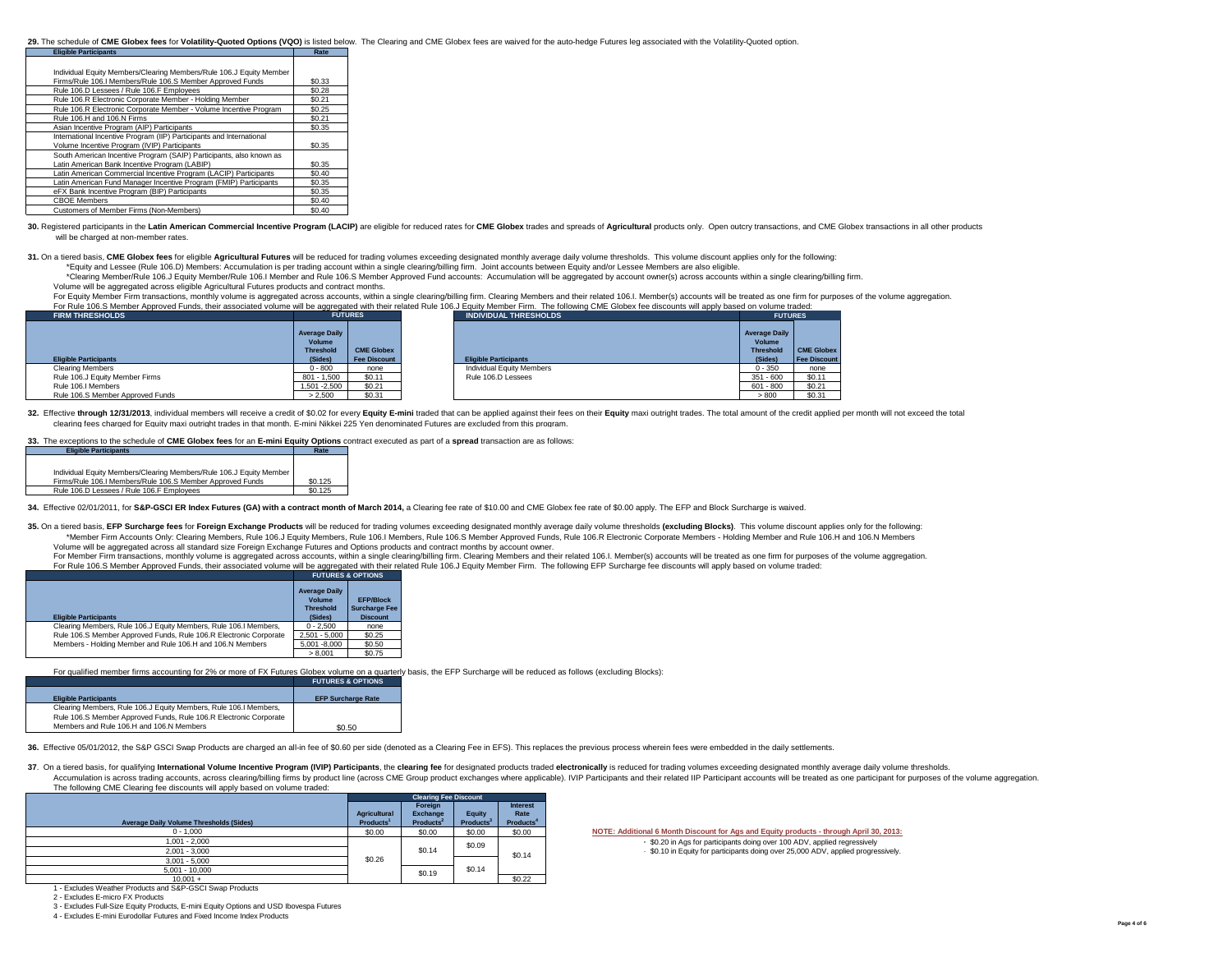### **38.** There is a **Facilitation Fee** of **\$0.20** per contract applied when a trade is executed through the CME Group Facilitation Desk.

# 39. The Clearing and Globex fee rates for USD/CNH FX Futures and USD/CNH E-micro FX Futures will be reduced from their launch date of February 25, 2013 through December 31, 2013 and therefore, the following rates will appl

|                                                                             | <b>Clearing Fee</b>                                 |                                 | <b>Globex Fee</b>                                   |                                 |
|-----------------------------------------------------------------------------|-----------------------------------------------------|---------------------------------|-----------------------------------------------------|---------------------------------|
|                                                                             | <b>Standard</b><br><b>Size CNH</b><br><b>Future</b> | E-micro<br>CNH<br><b>Future</b> | <b>Standard</b><br><b>Size CNH</b><br><b>Future</b> | E-micro<br>CNH<br><b>Future</b> |
| Individual Equity Members/Clearing Members/Rule 106.J Equity Member         |                                                     |                                 |                                                     |                                 |
| Firms/Rule 106.I Members/Rule 106.S Member Approved Funds                   | \$0.04                                              | \$0.01                          | \$0.16                                              | \$0.01                          |
| Rule 106.D Lessees / Rule 106.F Employees                                   | \$0.17                                              | \$0.01                          | \$0.16                                              | \$0.02                          |
| Rule 106.R Electronic Corporate Member - Holding Member                     | \$0.21                                              | \$0.03                          | \$0.06                                              | \$0.03                          |
| Rule 106.R Electronic Corporate Member - Volume Incentive Program           | \$0.34                                              | \$0.03                          | \$0.06                                              | \$0.03                          |
| Rule 106.H and 106.N Firms                                                  | \$0.21/\$0.28                                       | \$0.03                          | \$0.06                                              | \$0.03                          |
| Asian Incentive Program (AIP) Participants                                  | \$0.28                                              | \$0.03                          | \$0.35                                              | \$0.03                          |
| International Incentive Program (IIP) Participants and International Volume |                                                     |                                 |                                                     |                                 |
| <b>Incentive Program (IVIP) Participants</b>                                | \$0.28                                              | \$0.03                          | \$0.06                                              | \$0.03                          |
| South American Incentive Program (SAIP) Participants, also known as Latin   |                                                     |                                 |                                                     |                                 |
| <b>American Bank Incentive Program (LABIP)</b>                              | \$0.28                                              | \$0.03                          | \$0.35                                              | \$0.03                          |
| Latin American Commercial Incentive Program (LACIP) Participants            | \$0.38                                              | \$0.04                          | \$0.63                                              | \$0.06                          |
| Latin American Fund Manager Incentive Program (FMIP) Participants           | \$0.28                                              | \$0.03                          | \$0.35                                              | \$0.03                          |
| <b>CTA/Hedge Fund Incentive Program Participants</b>                        | \$0.60                                              | \$0.04                          | \$0.10                                              | \$0.06                          |
| CBOE Members (reduced for S&P Index & E-mini/E-micro S&P only)              | \$0.38                                              | \$0.04                          | \$0.63                                              | \$0.06                          |
| <b>Customers of Member Firms (Non-Members)</b>                              | \$0.38                                              | \$0.04                          | $$0.63*$                                            | \$0.06                          |

Customers of Member Firms (Non-Members) \$0.38 \$0.04 \$0.63\* \$0.06 \* The Globex fee rate for spread transactions in the Standard Size Future is reduced to \$0.47 in accordance with the spread fee discount in Note 14; the Globex fee rate for members trading outside of their division during ETH is reduced to \$0.31 in accordance with Note 10.

## **FEE WAIVERS**

| Fee waivers do not apply to position transfer and adjustment fees. Fees are currently waived for the following: |  |  |
|-----------------------------------------------------------------------------------------------------------------|--|--|
|                                                                                                                 |  |  |

|                                                                 | Effective A | <b>Expiration</b> |                                                                                                                                                                                                        |
|-----------------------------------------------------------------|-------------|-------------------|--------------------------------------------------------------------------------------------------------------------------------------------------------------------------------------------------------|
| <b>PRODUCT</b>                                                  | Date        | <b>Date</b>       | <b>WAIVER</b>                                                                                                                                                                                          |
| New Trader Incentive Program (NTIP), formerly known as Emerging | 05/01/2011  |                   | 12/31/2013 Clearing and CME Globex Fees for electronic trading up to a limit of 50,000 sides per new trader, or 9 months from the date of registraton, whichever comes first, for registered NTIP/EMIP |
| Markets Incentive Program (EMIP)                                |             |                   | participants only                                                                                                                                                                                      |
| Crude Palm Oil Futures                                          | 11/01/2011  |                   | 12/31/2013 Clearing, CME Globex and EFP Surcharge Fees                                                                                                                                                 |
| <b>Euribor Futures</b>                                          | 10/03/2011  |                   | 12/31/2013 EFP Surcharge and Give-up Surcharge Fees                                                                                                                                                    |
| INR/USD FX Futures and INR/USD E-micro FX Futures               | 01/28/2013  |                   | 04/30/2013 Clearing, CME Globex and EFP Surcharge Fees                                                                                                                                                 |

### **MARKET MAKER PROGRAMS**

Listed fee waivers/discounts apply **only to registered market makers or participants** as follows:

|                                                                         | <b>Effective</b> | <b>Expiration</b> |                                                                                                                                                                      |
|-------------------------------------------------------------------------|------------------|-------------------|----------------------------------------------------------------------------------------------------------------------------------------------------------------------|
| <b>PRODUCT</b>                                                          | Date             | Date              | <b>MARKET MAKER WAIVER/DISCOUNT</b>                                                                                                                                  |
| <b>Weather Derivatives</b>                                              | 05/13/2002       |                   | 02/25/2014 All Fees waived                                                                                                                                           |
| <b>Eurodollar Eutures</b>                                               | 05/01/2006       | 12/31/2013        | CME Globex Fees waived for Registered Pack and Bundle Market Makers Only. Market Makers who are Rule 106.H Firms, AIP /SAIP/LABIP/IIP/FMIP                           |
|                                                                         |                  |                   | Participants, or Electronic Corporate Members (Holding Members) have CME Globex fees waived and a reduced clearing fee rate of \$0.22 per side. Market               |
|                                                                         |                  |                   | Makers who are Electronic Corporate Members (Volume Incentive Program) have CME Globex fees waived and a reduced clearing fee rate of \$0.37 per side.               |
| S&P/Case-Shiller Home Price Index Futures                               | 05/22/2006       |                   | 04/30/2013 Clearing and CME Globex Fees waived for Designated Market Makers (DMMs)                                                                                   |
| <b>Eurodollar Options</b>                                               | 10/01/2006       |                   | 12/31/2013   CME Globex Fees waived or discounted to \$0.10 per side. Market Makers who are Rule 106.H Firms, AIP/SAIP/IIP/FMIP Participants or Electronic Corporate |
|                                                                         |                  |                   | Members (Holding Members) have CME Globex fees waived and also pay a reduced clearing fee rate of \$0.22 per side; Market Makers who are Electronic                  |
|                                                                         |                  |                   | Corporate Members (Volume Incentive Program) have CME Globex fees waived and also pay a reduced clearing fee rate of \$0.37 per side.                                |
| <b>Livestock Options</b>                                                | 12/04/2006       |                   | 12/31/2013 CME Globex Fees waived                                                                                                                                    |
| Foreign Exchange Options, Including Volatility Quoted Options (VQO)     | 12/18/2006       |                   | 12/31/2013 CME Globex Fees waived                                                                                                                                    |
| Class III Milk Options                                                  | 09/17/2007       |                   | 12/31/2013 CME Globex Fees waived                                                                                                                                    |
| <b>FX Futures Cross Currency</b>                                        | 09/01/2008       | 12/31/2013        | Clearing and CME Globex Fees waived (for specified cross currency and low liquidity futures)                                                                         |
| Forestry (Random Length Lumber) Futures                                 | 12/01/2008       |                   | 12/31/2013 Clearing and CME Globex Fees waived                                                                                                                       |
| E-Micro Foreign Exchange Futures                                        | 01/01/2010       |                   | 12/31/2013 Clearing and CME Globex Fees waived                                                                                                                       |
| Crude Palm Oil Futures                                                  | 05/24/2010       |                   | 12/31/2013 Clearing and CME Globex Fees waived; may also be eligible for additional fee credits if eligibility requirements are met.                                 |
| E-micro S&P CNX Nifty Futures                                           | 07/19/2010       | 12/31/2013        | Clearing and CME Globex Fees waived: may also be eligible for additional fee credits if eligibility requirements are met.                                            |
| E-mini S&P Select Sector Index Futures                                  | 03/14/2011       |                   | 05/31/2013 Clearing and CME Globex Fees waived; may also be eligible for additional fee credits if eligibility requirements are met.                                 |
| Sovereign Yield Spread Futures                                          | 05/23/2011       | 12/31/2013        | Clearing, CME Globex and EFP Surcharge Fees waived; may also be eligible for additional fee credits if eligibility requirements are met.                             |
| Dairy Futures (Class III Milk, Class IV Milk, Cash Settled Butter, Cash | 01/01/2012       |                   | 12/31/2013 Clearing and CME Globex Fees waived                                                                                                                       |
| Settled Cheese, Dry Whey, Nonfat Dry Milk)                              |                  |                   |                                                                                                                                                                      |
| Foreign Exchange Futures - Floor Liquidity Program                      | 03/01/2012       |                   | 12/31/2013 CME Globex Fees for Member trades executed on handheld terminals only                                                                                     |
| E-mini Nikkei 225 Yen denominated Futures                               | 06/18/2012       |                   | 06/30/2013 Clearing and CME Globex Fees waived; may also be eligible for additional fee credits if eligibility requirements are met.                                 |
| USD Denominated Ibovespa Futures                                        | 10/22/2012       |                   | 12/31/2013 Clearing and CME Globex Fees waived; may also be eligible for additional fee credits if eligibility requirements are met.                                 |
| Mexican Peso Options                                                    | 01/01/2013       |                   | 12/31/2013 Clearing, CME Globex, EFP Surcharge, Give-up Surcharge and Exercise & Assignment Surcharge Fees waived                                                    |
| Nikkei 225 Yen Denominated Futures                                      | 01/01/2013       | 12/31/2013        | 10% discount on Clearing and Globex Fees for participants who exceed their baseline monthly ADV threshold by 10% or more; additional Overnight Hours (ONH) flat rate |
|                                                                         |                  |                   | disount per contract traded during ONH if minimum ONH ADV threshold is met.                                                                                          |
| INR/USD FX Futures and INR/USD E-micro FX Futures                       | 01/28/2013       |                   | 12/31/2013 Clearing, CME Globex and Give-up Surcharge Fees waived; may also be eligible for additional fee credits if eligibility requirements are met.              |
| <b>USD/CNH FX Futures and USD/CNH E-micro FX Futures</b>                | 02/25/2013       |                   | 12/31/2013 Clearing, CME Globex and Give-up Surcharge Fees waived; may also be eligible for additional fee credits if eligibility requirements are met.              |

# **EXPANDED ACCESS PROGRAM - REDUCED FEES FOR CBOT MEMBERS**

| <b>PRODUCT</b>                   |            | <b>Effective Expiration</b> | <b>WAIVER/DISCOUNT</b>                                                                                                                                                                                                                                                                                                                |
|----------------------------------|------------|-----------------------------|---------------------------------------------------------------------------------------------------------------------------------------------------------------------------------------------------------------------------------------------------------------------------------------------------------------------------------------|
| Crude Palm Oil Futures           | 05/24/2010 | <b>TBD</b>                  | CBOT Individual/Firm Members (Full) - CME Equity Member rates                                                                                                                                                                                                                                                                         |
|                                  |            |                             | <b>CBOT Lessees (Full) - CME Lessee rates</b>                                                                                                                                                                                                                                                                                         |
| Sovereign Yield Spread Futures   | 05/23/2011 | <b>TBD</b>                  | CBOT Individual/Firm Members (Full & AM) - CME Equity Member rates                                                                                                                                                                                                                                                                    |
|                                  |            |                             | CBOT Lessees (Full & AM) - CME Lessee rates                                                                                                                                                                                                                                                                                           |
|                                  |            |                             |                                                                                                                                                                                                                                                                                                                                       |
| Euribor Futures                  | 10/03/2011 |                             |                                                                                                                                                                                                                                                                                                                                       |
|                                  |            |                             |                                                                                                                                                                                                                                                                                                                                       |
|                                  |            |                             | CME Members Outside Division (IOM and GEM) - CME Equity Member rates                                                                                                                                                                                                                                                                  |
|                                  | 10/22/2012 | N/A                         |                                                                                                                                                                                                                                                                                                                                       |
|                                  |            |                             |                                                                                                                                                                                                                                                                                                                                       |
| USD Denominated Ibovespa Futures |            |                             | CME Members Outside Division (IOM and GEM) - CME Equity Member rates<br>12/31/2013 CBOT Individual/Firm Members (Full & AM) - CME Equity Member rates<br>CBOT Lessees (Full & AM) - CME Lessee rates<br>CBOT Individual/Firm Members (Full, AM & IDEM) - CME Equity Member rates<br>CBOT Lessees (Full, AM & IDEM) - CME Lessee rates |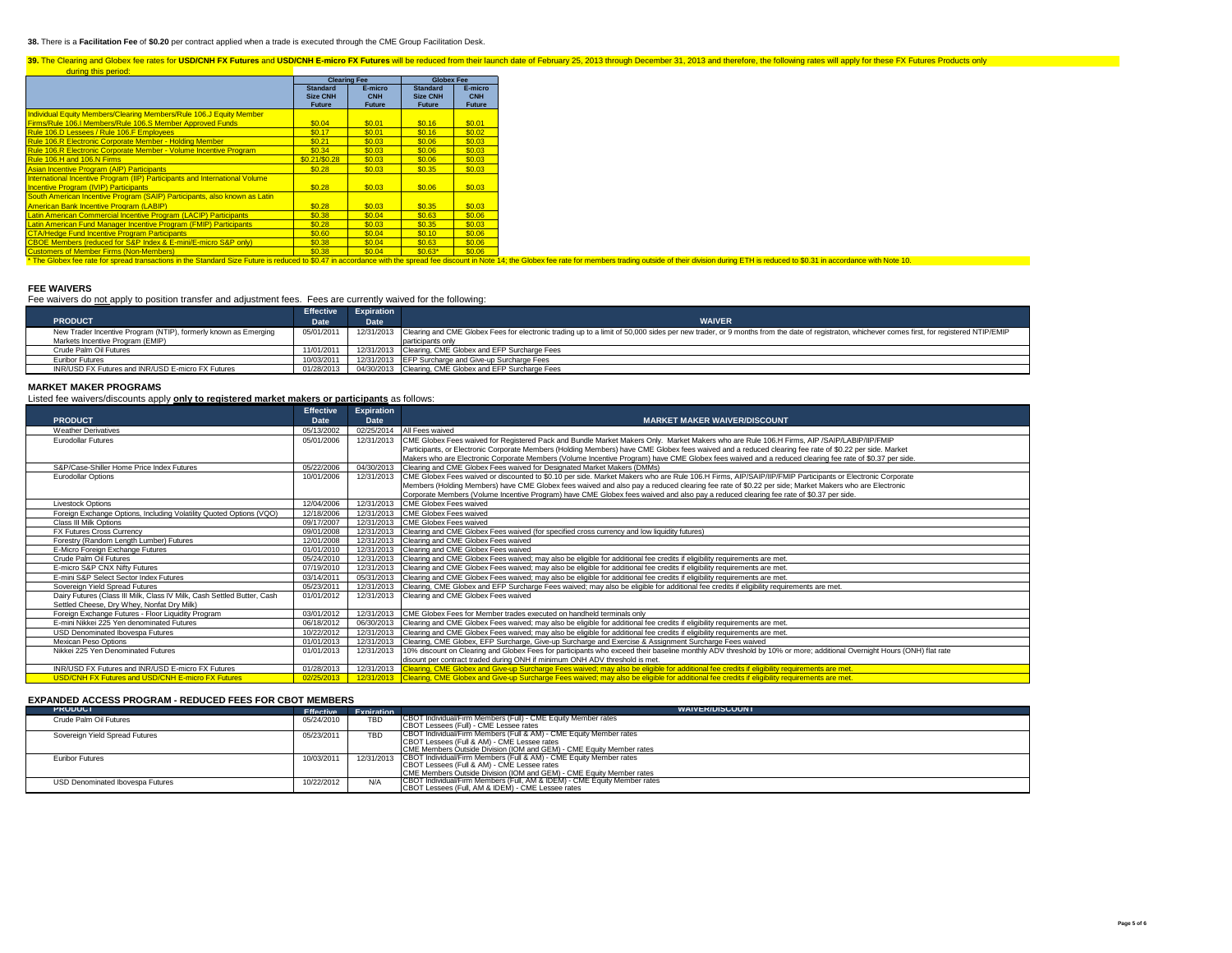## **NEW PRODUCT ACCESS PROGRAM**

Members trading products in the New Product Access Program will pay lessee clearing fee rates if the product traded is outside of their division of membership. Following is a list of products currently in this program:<br>Mem

| <b>CME PRODUCTS:</b>                      | <b>IMM PRODUCTS:</b>                 | <b>IMM PRODUCTS (cont):</b>              | <b>IOM PRODUCTS:</b>                          | <b>IOM PRODUCTS (cont):</b>                    |
|-------------------------------------------|--------------------------------------|------------------------------------------|-----------------------------------------------|------------------------------------------------|
| Butter                                    | Russian Ruble                        | Canadian Dollar/Japanese Yen             | Mid-size Options on Milk Futures              | S&P 500 End-of-Month (EOM) Options             |
| Class IV Milk **                          | 10-year Agency Notes                 | U.S. Dollar/Swedish Krona                | S&P Growth Index                              | E-mini S&P 500 End-of-Month (EOM) Options      |
| Nonfat Drv Milk **                        | 5-year Agency Notes                  | Swiss Franc/Japanese Yen                 | S&P Value Index                               | European Style BP, CD and SF Options           |
| Cash Settled Butter Futures **            | Australian Dollar/Japanese Yen       | U.S. Dollar/Norwegian Krone              | European Style Euro FX & Japanese Yen Options | Chinese Renminbi Options                       |
| Frost Days Futures                        | Australian Dollar/New Zealand Dollar | Australian Dollar/Canadian Dollar        | Seasonal Weather Strip Fut. and Opt.          | Korean Won Options                             |
| Dry Whey Futures                          | British Pound/Japanese Yen           | <b>Consumer Price Index Futures</b>      | E-mini Nasdag Biotech Futures                 | Canadian Monthly and Seasonal Strip Fut.& Opt. |
| International Skimmed Milk Powder Futures | Euro FX/Swedish Krona                | Czech Koruna                             | Wood Pulp Futures & Options **                | Seasonal Strip Snowfall Index Fut, & Opt.      |
| Crude Palm Oil Futures                    | <b>British Pound/Swiss Franc</b>     | Czech Koruna/Euro FX                     | Dry Whey Options                              | Hurricane Futures & Options                    |
| Cash Settled Cheese Futures               | Euro FX/Norwegian Krone              | Hungarian Forint                         | Barclays U.S. Aggregate Index Futures         | Weekly Weather Futures & Options               |
|                                           | Euro FX/Australian Dollar            | Hungarian Forint/Euro FX                 | Snowfall Index Futures and Options            | Canadian CAT Monthly and Seasonal Fut.& Opt.   |
|                                           | Euro FX/Canadian Dollar              | Polish Zlotv                             | Cash Settled Cheese Options                   | Hurricane Seasonal Futures & Options           |
|                                           | <b>HICP Futures</b>                  | Polish Zlotv/Euro FX                     | E-micro S&P CNX Nifty Futures                 | Hurricane Cat-In-A-Box Futures & Options       |
|                                           | DJ CME FX\$INDEX Futures             | Chinese Renminbi Futures                 | E-mini S&P CNX Nifty Futures                  | Hurricane Binary Futures & Options             |
|                                           | Euro/Turkish Lira Futures            | Korean Won Futures                       | E-mini S&P Select Sector Index Futures        | Hardwood Pulp Futures & Options**              |
|                                           | U.S. Dollar/Turkish Lira Futures     | INR/USD FX and E-micro FX Futures        | Cash Settled Butter Options **                | International Skimmed Milk Powder Options      |
|                                           |                                      |                                          | USD Denominated Ibovespa Futures              |                                                |
|                                           |                                      | <b>USD/CNH FX and E-micro FX Futures</b> |                                               |                                                |

The preceding fee schedule is provide by OME Schence and the fore property information purposes. Fees may be changed at any time without notice. This schedule in no way shall be construed as being an official rule of CME o